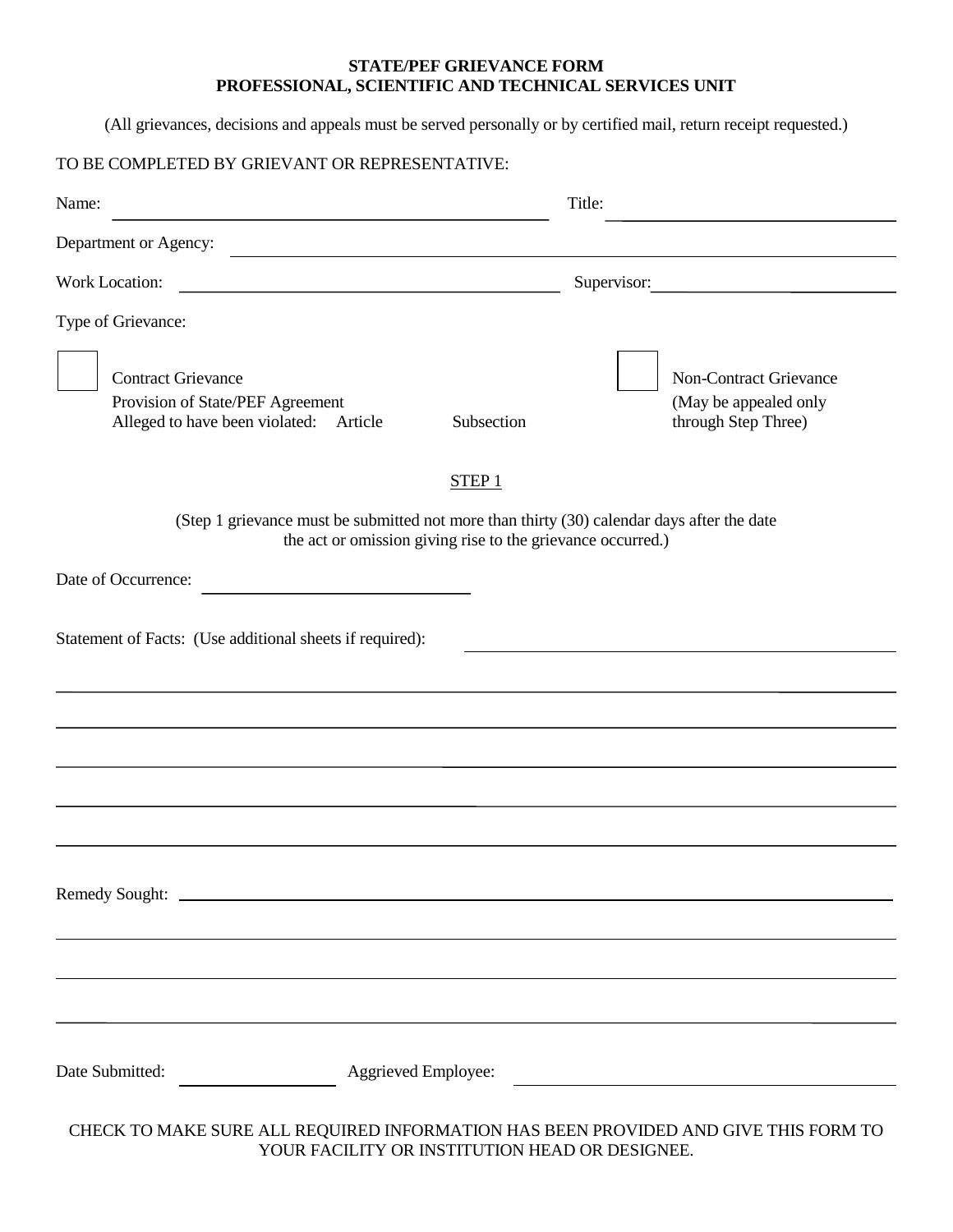|                | 1st Step Decision                                                                                                                                                                                                                                                                                               |
|----------------|-----------------------------------------------------------------------------------------------------------------------------------------------------------------------------------------------------------------------------------------------------------------------------------------------------------------|
|                |                                                                                                                                                                                                                                                                                                                 |
|                |                                                                                                                                                                                                                                                                                                                 |
|                | Facility or Institutional Level Rep                                                                                                                                                                                                                                                                             |
| NOTE:          | Facility or Institution head or designated representative shall meet with the employee or PEF and shall issue<br>a short, plain written statement of reason for his decision to the employee or PEF not later than twenty (20)<br>working days* following receipt of the grievance.                             |
|                | <b>STEP 2-APPEAL</b>                                                                                                                                                                                                                                                                                            |
| NOTE:          | Submit with a copy of the Step 1 decision to the agency head or his representative designated to receive<br>such appeals within ten (10) working days* of receipt of Step 1 decision or date Step 1 decision was due,<br>whichever is earlier.                                                                  |
|                | Reasons for disagreement with Step 1 decision (Use additional sheets if necessary): __________________________<br><u> 1989 - John Stoff, deutscher Stoff, der Stoff, der Stoff, der Stoff, der Stoff, der Stoff, der Stoff, der Sto</u>                                                                         |
|                | Date Submitted:                                                                                                                                                                                                                                                                                                 |
|                | 2nd STEP DECISION                                                                                                                                                                                                                                                                                               |
| Date Received: |                                                                                                                                                                                                                                                                                                                 |
|                |                                                                                                                                                                                                                                                                                                                 |
| NOTE:          | The agency or department head or designee shall meet with the employee or PEF for a review of the<br>grievance and shall issue a short written statement of reasons for his decision to the employee or PEF, as<br>appropriate, no later than twenty (20) working days* following receipt of the Step 1 Appeal. |
|                | <b>STEP 3 - APPEAL</b>                                                                                                                                                                                                                                                                                          |
| NOTE:          | Appeals to Step 3 may be submitted only by the President of PEF or authorized designee, and must be<br>submitted within thirty (30) working days* of the grievant's receipt of the Step 2 Decision.                                                                                                             |
|                | Reasons for disagreement with Step 2 Decision (Use additional sheets if necessary): _______________                                                                                                                                                                                                             |

 $\_$  , and the set of the set of the set of the set of the set of the set of the set of the set of the set of the set of the set of the set of the set of the set of the set of the set of the set of the set of the set of th

 $\_$  , and the set of the set of the set of the set of the set of the set of the set of the set of the set of the set of the set of the set of the set of the set of the set of the set of the set of the set of the set of th